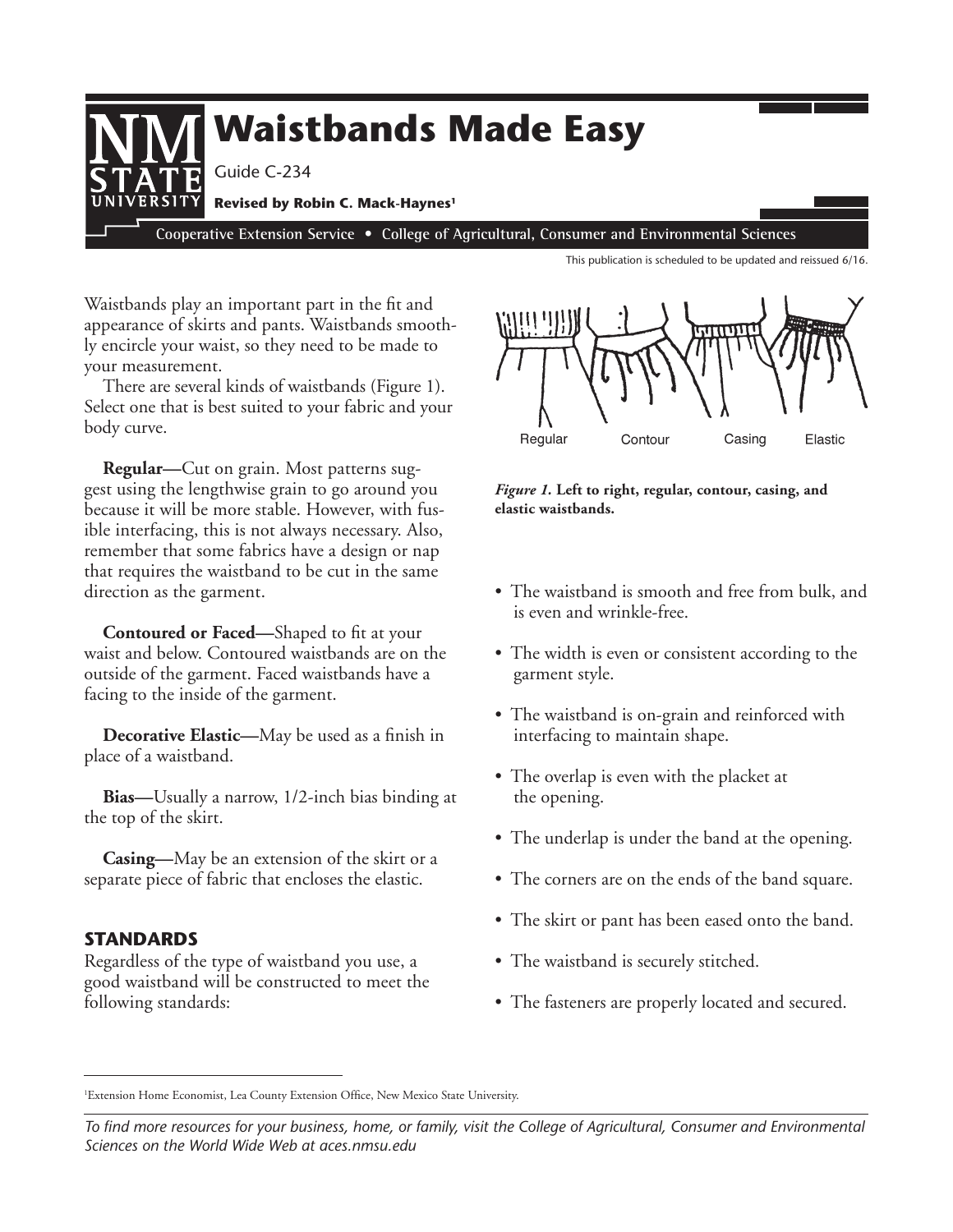

*Figure 2***. Applying fusible interfacing with an iron.** *Figure 3***. Measuring for waistband fit.**



# **IntERfaCInG**

Waistbands use many sources to hold the shape of band and/or reinforce the fabric used. Depending on the desired look and the fabric, use one of the following as a suggestion:

- Fusible interfacing
- Nonwoven or woven interfacing
- Pre-cut interfacing or stiffening
- Grosgrain ribbon
- Self-fabric
- Waistbanding
- Belting

Fusible interfacing, nonwoven or woven interfacing, and pre-cut interfacing or stiffening work well for regular and contour waistbands. This interfacing may be applied using the fusible "glue" on the interfacing (Figure 2) or by basting the interfacing to the waistband fabric. Waistbands that are fitted will hold their shape better with grosgrain ribbon or other material. These products will reduce the bulk and make the waistline more comfortable. Grosgrain ribbon or other narrow strips of fabric are attached to the back side of the waistband using a lapped seam.

Waistbanding or belting can be used in any type of waistband. Because this waistbanding or belting may come in various weights, follow the manufacturer's directions to get the best results on your waistbands.

## **FITTING**

It is important that a waistband be cut to fit you. Take your measurement over a shirt or blouse and decide how snug you want the waistband (Figure 3). Compare this measurement to the pattern. Make any necessary adjustments. Be sure to allow some ease, usually 1/4 to 1/2 inch.

## **ConStRuCtIon**

Before you cut out the waistband, answer these questions:

- What finished width do I want the waistband to be?
- What is my waist measurement? How much ease do I want to allow?
- How much extension do I want on the underlap?
- For this fabric and design, which grain is best: lengthwise or crosswise?
- Can I cut the waistband on a selvage to reduce bulk?
- Do I need to match a plaid or stripe? If yes, where should the centers be? Will I need to add side seams to match both back and front?
- Because of nap or one-way design, do I need to lay the waistband pattern to the "top" in the same direction as other pieces?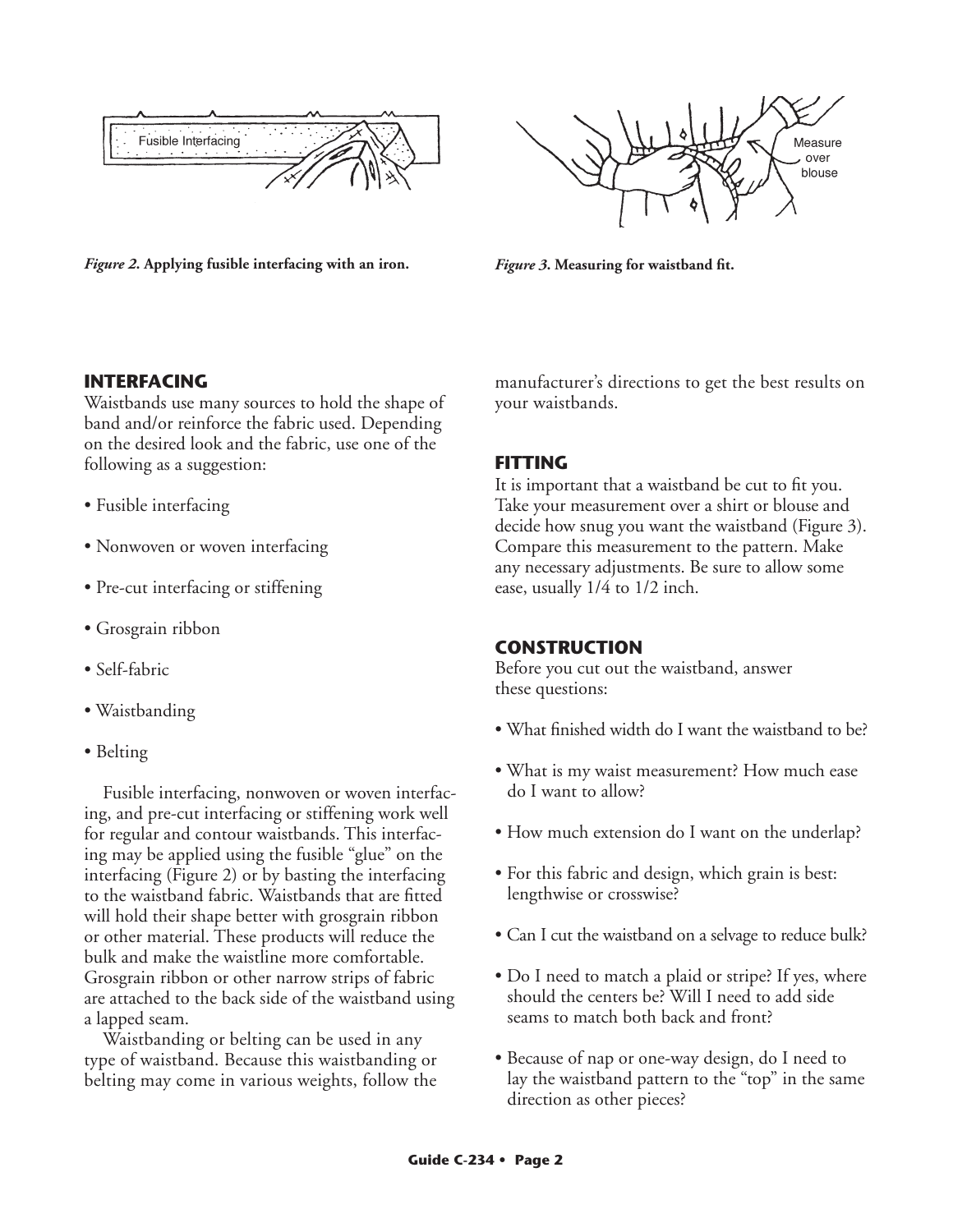

*Figure 4***. Typical width measurement for a waistband.** *Figure 5***. A regular waistband before alteration.**



Before cutting, decide on the waistband length (based on your waist measurement), desired ease, an underlap extension of at least 1 inch, and width. Be sure to include seam allowances on all edges.

The width of the waistband is determined by preference, the method of interfacing, and the method of finishing:

- The typical width measurement is twice the desired width plus two seam allowances (Figure 4).
- If you are using either a selvage, overlock stitch, or binding the back side to reduce bulk, the width measurement should be twice the desired width, plus one seam allowance, plus 1/8 inch.

#### **APPLYING A REGULAR WAISTBAND TO THE GARMENT**

As you apply the waistband to the garment, remember:

- The garment is usually eased 1/2 to 1 inch to the waistband.
- The overlap is flush with the placket.
- The placket can be found on the left side, left back, center front, or center back depending on garment design.
- The underlap should be at least 1 inch.
- The garment seams are finished and pressed.



*Figure 6.* **Dividing the skirt and waistband into fourths prior to attaching waistband to skirt.**

- The average pattern is 1 inch larger in the front than in back.
- Measure the waistline of the garment if you are using more than the necessary ease. Decide whether you can ease more with the fabric being used OR whether you need to make adjustments in the garment (Figure 5).

Now you are ready to attach the waistband to the garment.

1. Divide the skirt and waistband in fourths, using the center front, center back, and sides of the garment and the waistband (Figure 6). Match the waistband to the skirt (right sides to right sides) at these four points.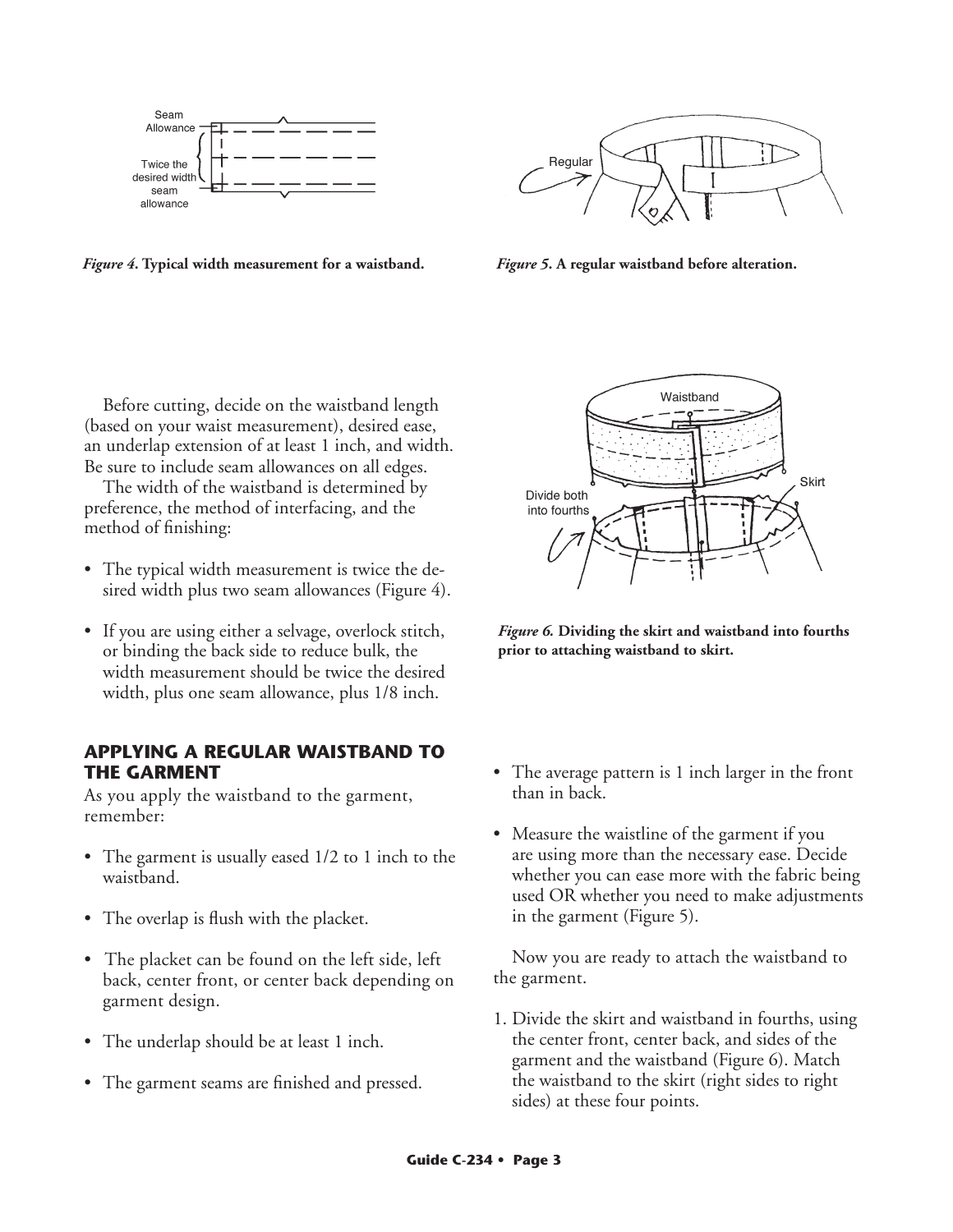- 2. Pin the waistband to the skirt between these points, making sure seams and darts are turned to the correct positions (Figure 7).
- 3. Evenly distribute the ease or gathers. Be sure that the placket is the same length on both sides and that the waistband seam is right at the top of the zipper teeth.
- 4. Machine baste on the seamline. Try on the garment to check the fit (Figure 8). If it is too tight or too loose, make the necessary adjustments.
- 5. Permanently stitch the waistband to garment by stitching over the basting. If the fabric ravels easily, stitch again slightly inside the first row of stitching to finish the seam.
- 6. Grade seam to reduce bulk, with the longest graded seam to the outside of the garment.
- 7. Finish the ends of the waistband by folding them with right sides together (Figure 9). On the overlap, have the seam a continuation of the edge of the placket.
- 8. Turn to the back of the garment. If you are finishing the edge by hand (Figure 10), pin the pressed edge to just cover the machine stitching. If you are finishing either by stitching-in-theditch (Figure 11) or topstitching (Figure 12), pin on the front in the waistband at the seamline.

# **CaSInG**

Casing is commonly used in waistbands; however, casings can also be used in sleeves and the hems of pants. For waistbands that are finished with elastic or drawstrings, a casing is required. An elastic casing will be totally enclosed in the waistband. However, a drawstring will require an opening for the strings to come through the front or back side of the casing. The openings are usually made by stitching two buttonholes at the center front of the garment.

**Elastic.** When using elastic, you must take into consideration they type of elastic being using and the level of comfort desired. Here are some suggestions for making the perfect measurement:

- Take a waistline measurement. Snug the measuring tape to the waistline to get an accurate reading. Add a 1-inch overlap to the final measurement.
- Before cutting the elastic, feed it through the casing and adjust the fit of the garment. Once the correct fit is done, cut, overlap and stitch the elastic together.

**All-in-One Casing.** This type of casing is found to be a part of the pattern piece. It is twice the width of elastic called for in the pattern. When folded over, the all-in-one-casing will have some room for finishing and allow the elastic to move through the casing easily.

**Separate (elastic).** Generally, this casing is a separate pattern piece. The size is designed around the width of elastic called for in the pattern. It is important to follow the pattern guide instructions for adding this type of casing to the waist of the garment.

**Decorative or Sport Elastic.** Special or decorative elastic is the waistband of the garment. These types of elastic are at least 1-inch wide and come in a variety of colors. This type of elastic does not have the same elasticity as elastic that would be used in casings. To measure this type of elastic, you will need to decide on the length and comfort level. This can be done by fitting the elastic around the waist and adjusting the length until a comfortable fit is achieved. A seam allowance must be added to the measurement prior to cutting. Stitch a seam in the elastic to make a circle, then add to the waistband of the garment. Decorative elastic is generally added to the outside of the garment, whereas sport elastic is added to the inside of the garment.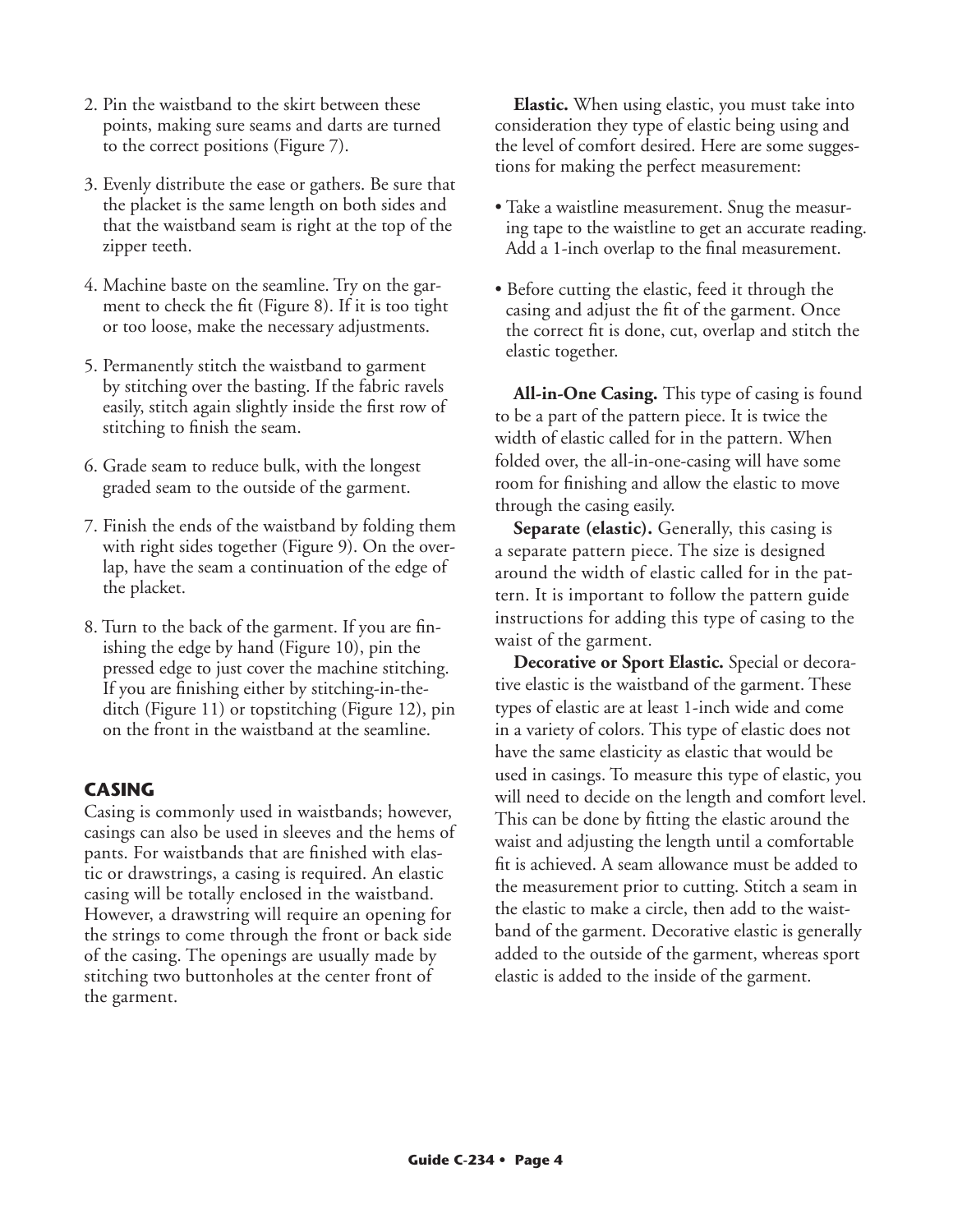

*Figure 7***. Pinning the waistband to the skirt at the four reference points**.



*Figure 8.* **Trying on the garment to ensure correct waistband fit.**



*Figure 9***. Folding the right sides of the waistband together to finish the ends.**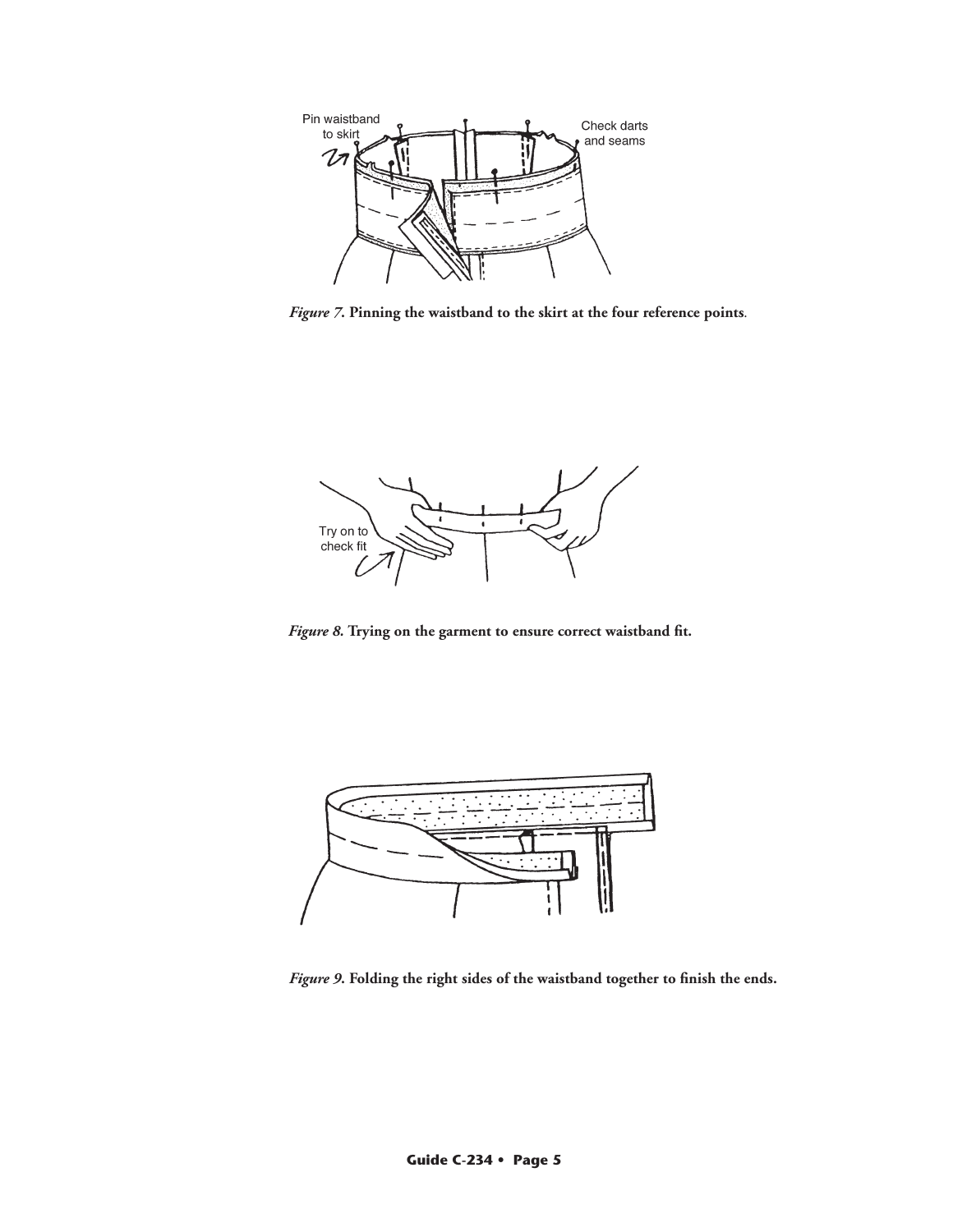

*Figure 10***. Finishing a waistband edge by hand.**



*Figure 11***. Finishing a waistband edge with a stitch-in-the-ditch.**



*Figure 12*. **Finishing a waistband edge by topstitching.**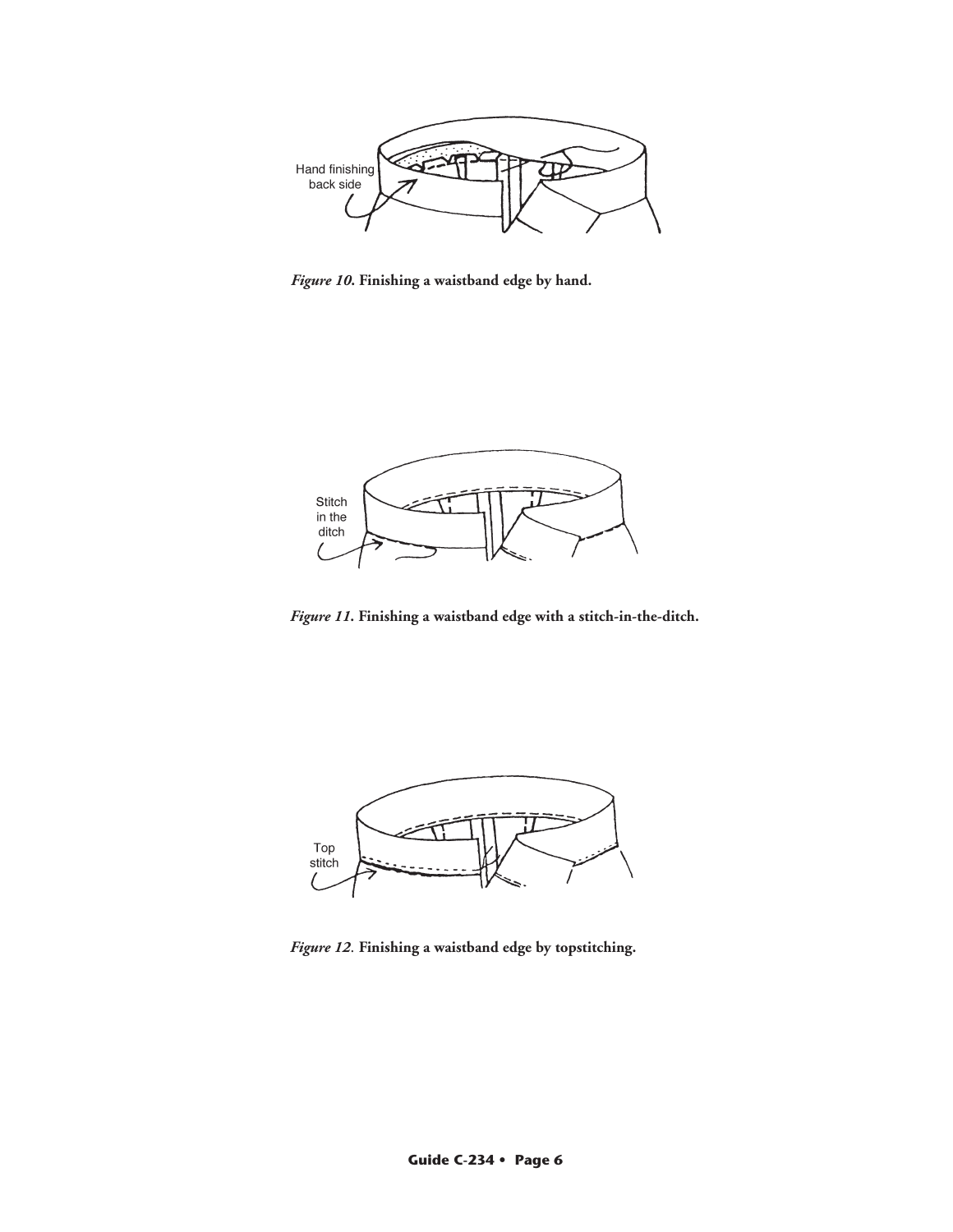The garment waistline edge must be finished prior to stitching the elastic in place to give the top edge a finished look. To begin attaching the elastic to the garment, divide the elastic into four equal sections, then pin to the center front, center back, and side seams. Do not add pins in between the sections. Begin stitching from the opposite side, stretching the elastic until it is even in length to the fabric. Stitch in place. To keep the elastic firmly in place, add one more line of stitching.

# **DRAWSTRING**

A drawstring is added to a waistline much in the same way an elastic casing is. However, there must be an opening for the strings to emerge from the casing. It is a good idea to add the opening for the drawstring prior to stitching the casing in place. The openings can be stitched on the outside or inside of the garment, depending on what the pattern guide calls for. A drawstring can be made from several different types of products, such as cording, ribbon, or fabric. Just remember that the drawstring must be a material that will hold the garment in place and wear well.

## **APPLYING BELT LOOPS**

Belt loops can be attached after completing the waistband (Figure 13). Cut a strip of fabric four times the desired width. Press the strip, folding it in half, then press it again, folding each raw edge to the crease line. Stitch close to the folded edge on each side.

Topstitch the belt loops to the waistband. Be sure to use a larger machine needle for topstitching.

## **ADDITIONAL RESOURCES**

M.M. Baker. 2006. *Waistline treatments*  [CT-MMB.186]. Lexington: University of Kentucky Cooperative Extension Service. Sewing and Craft Alliance*.* 2008. *Easy Waistband Casings—Elastic and Drawstrings* [12.150]. Monroe, PA: Author.



*Figure 13*. **Making a belt loop and attaching it to the finished garment.**

*Original author: Susan Wright, Extension Clothing Specialist, from a publication by Nadine Hackler, Clothing Specialist, Florida Cooperative Extension Service.*



*Robin C. Mack-Haynes is the Extension home economist for Lea County. She received her Bachelor's and Master's degrees from NMSU's College of Agricultural, Consumer and Environmental Sciences. Textiles have always been a passion of Robin's, from working on sewing projects in 4-H to lovingly creating quilts for family and friends.*